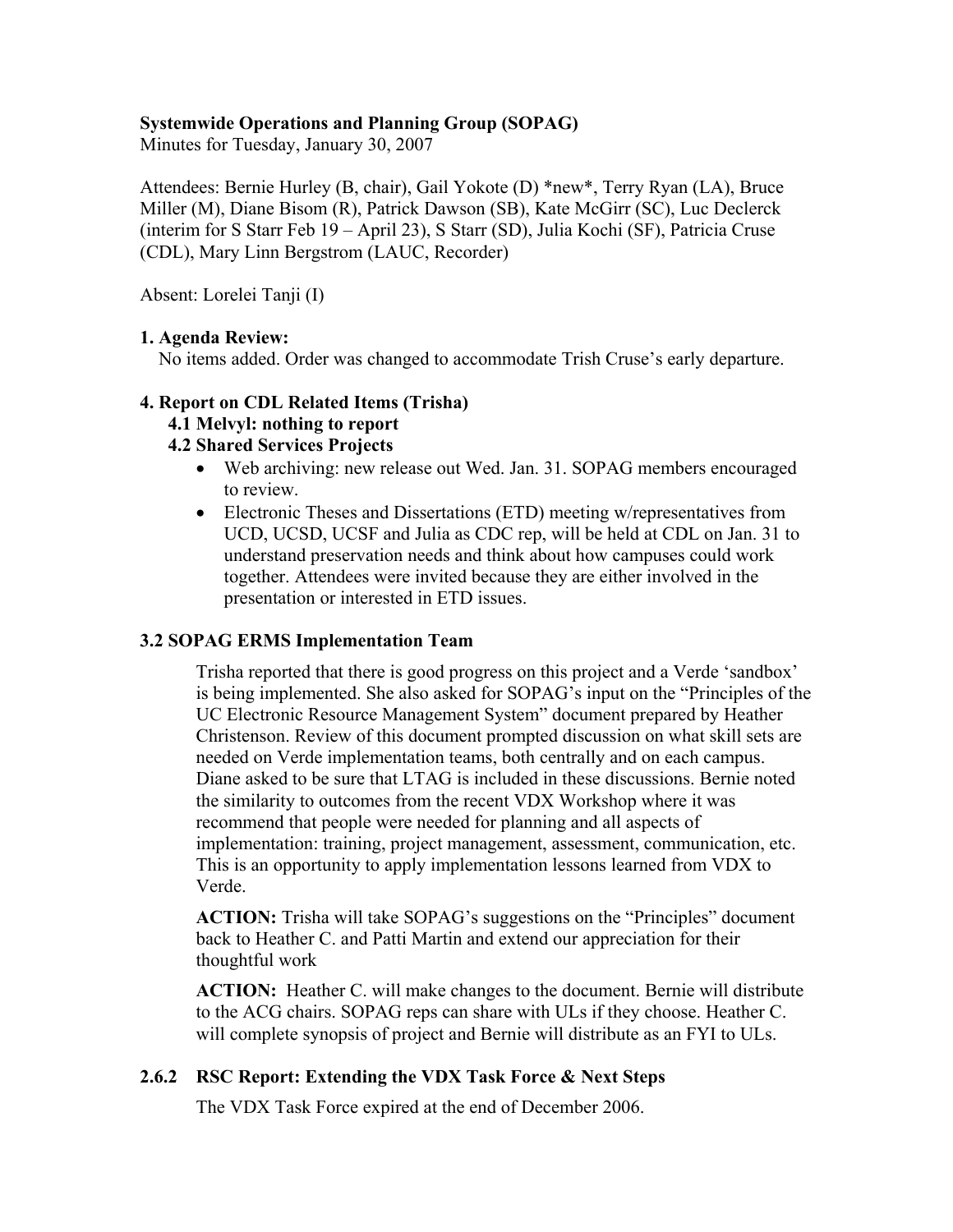**ACTION:** Bernie will contact Eric Forte and extend the term of the Task Force by 60 days to allow Laine Farley, Patti Martin, et al, time to propose an alternate plan to replace the VDX Task Force and for SOPAG to discuss how to proceed at their February 23 meeting

## **2.6.1 RSC Report: VDX Workshop**

Discussion of the challenge of applying lessons learned from the VDX implementation to that project going forward, as well as to Verde. In preparation for the next SOPAG meeting we should consider the recommendations distributed from the VDX meeting organizers (D Bisom, E Forte, S Starr). Susan added that an 'advocacy role' was clearly important – someone either at the SOPAG or allcampus level should 'own' a project of this scale.

**ACTION:** Terry will send a link to a UCLA site that describes the defined roles in their sponsorship model: executive sponsor, functional sponsor, technical sponsor.

**ACTION:** Bernie will invite Patti Martin to the February 23 SOPAG meeting. The Feb 23, 2007 meeting will be a face to face meeting in Oakland.

*We returned to the beginning of the agenda:* 

### **1. Agenda Review**

Bernie welcomed Gail Yokote and Luc Declerck to SOPAG.

### **1.2 Library Privacy Liaisons (LPL)**

This group was disbanded with thanks in Nov. 2006. Patrick and Bernie are working with Carol Hughes (HOPS chair) to move the appropriate LPL content to the HOPS website and selected LPL responsibilities to HOPS. The HOPS charge needs to be rewritten to reflect this change.

**ACTION:** Bernie will request a new draft charge from HOPS for SOPAG review.

### **1.3 SOPAG liaison to HOTS:**

Luc Declerck was selected as the new HOTS Liaison.

 **ACTION:** Bernie will contact Jim Dooley (Merced), the HOTS Chair, and notify him of Luc's appointment.

## **2.2 SCO Report: (Susan)**

In a conference call last week, John Ober reported that a UC wide task force is revising the policy [UC's Open Access Policy] to state that faculty *shall* transfer rights and can take action to opt out of that arrangement. Campus review of this proposal will begin shortly. If approved, the new policy would take effect in Fall '07. SCO plans to mount an education effort re: authors' rights on campuses for librarians. SCO is following legislation requiring the posting of the results of federally funded research.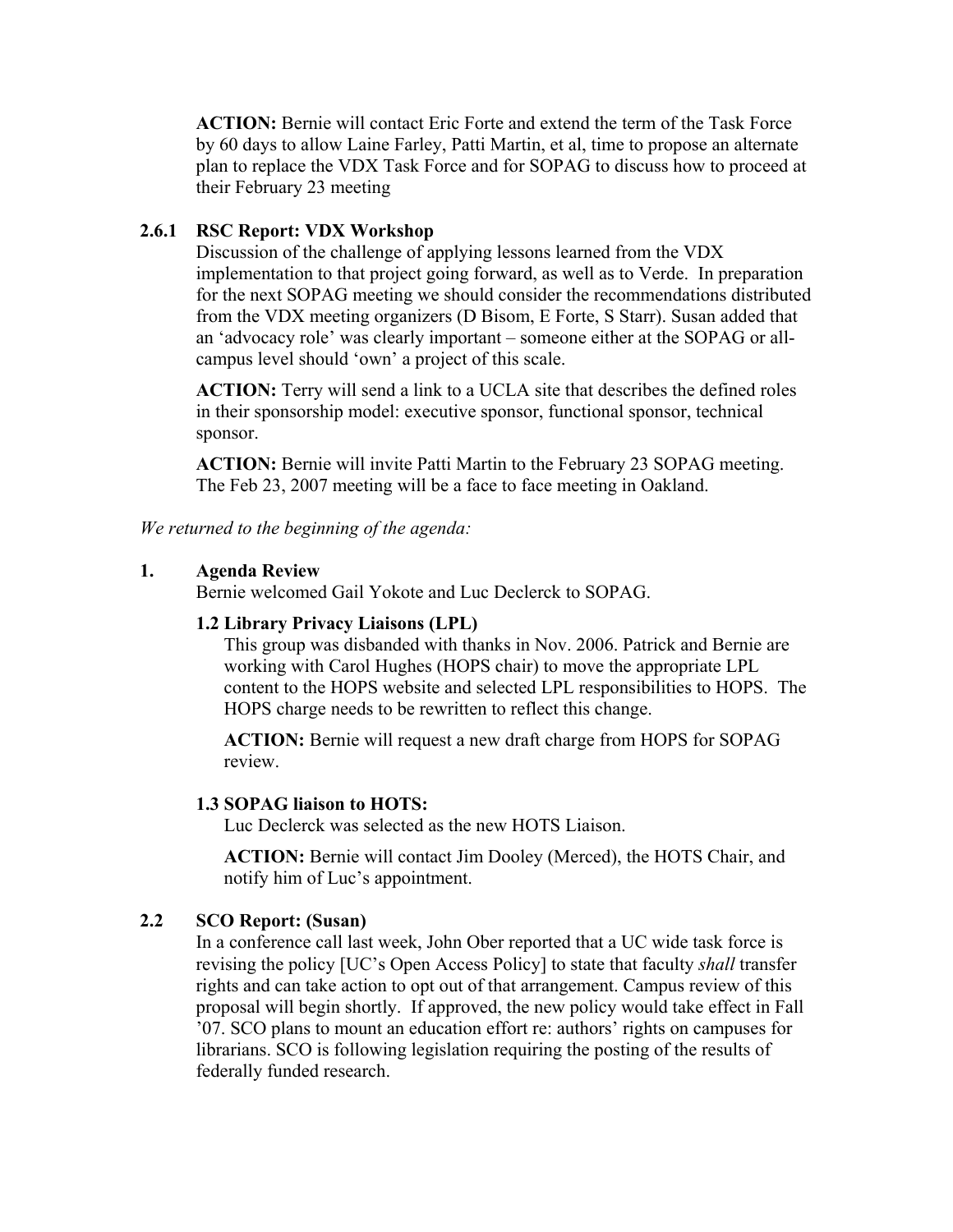**ACTION:** Gail will give the SCO report for the next two meetings in Susan's absence.

### **2.3 HOPS Report: (Patrick)**

**LPL**: The LPL migration of content and responsibilities to HOPS is underway.

**UC-wide Chat:** HOPS is encouraging more campuses to participate in the UC wide Chat reference service.

**Mass digitization:** Bernie recalled that SOPAG was asked by the ULs to draft a charge to create an outreach document FAQ about our mass digitization projects, so that library staff would have consistent information.

**ACTION:** Patrick will distribute data on the number of Chat reference questions and questions by campus.

**ACTION:** Bernie will draft a charge for HOPS to generate an FAQ for staff to use in responding to questions about mass digitization. HOPS will be asked to consult with CDC and Robin Chandler at the CDL.

**Web Conferencing Software:** The web conferencing software tested by Bernie, Patrick and Bruce wasn't found useful for the way our group interacts. ReadyTalk might be an option.

**ACTION**: Until SOPAG identifies other technologies that we might pursue, this item will be removed from the agenda.

## **2.4 HOTS Report:**

Investigation of OCLC as a Union Catalog Data Single Ingest Stream. This item will be carried over to the February meeting.

## **2.5 LTAG report (Terry):**

LTAG's new Chair is Lynne Grigsby-Standfill from Berkeley.

**ACTION:** Terry will thank LTAG for the Next Decade Report, ask them to re-label the document as a White Paper and post it on the LTAG website.

## **3. BSTF: Will discuss at February meeting**

### **6. SOPAG Communications (Julia)**

Julia will report on the SOPAG website development in February.

## **7. Copyright Support for University of California Libraries:**

 On hold: As per Gary Strong's communication to Bernie, the ULs are still investigating staffing solution, at this time.

## **2.1 CDC report (Julia, for Lorelei)**

 Following the January distribution of report "The Promise of Value-based Journal Prices and Negotiation," CDC is being asked for comments on how the report was